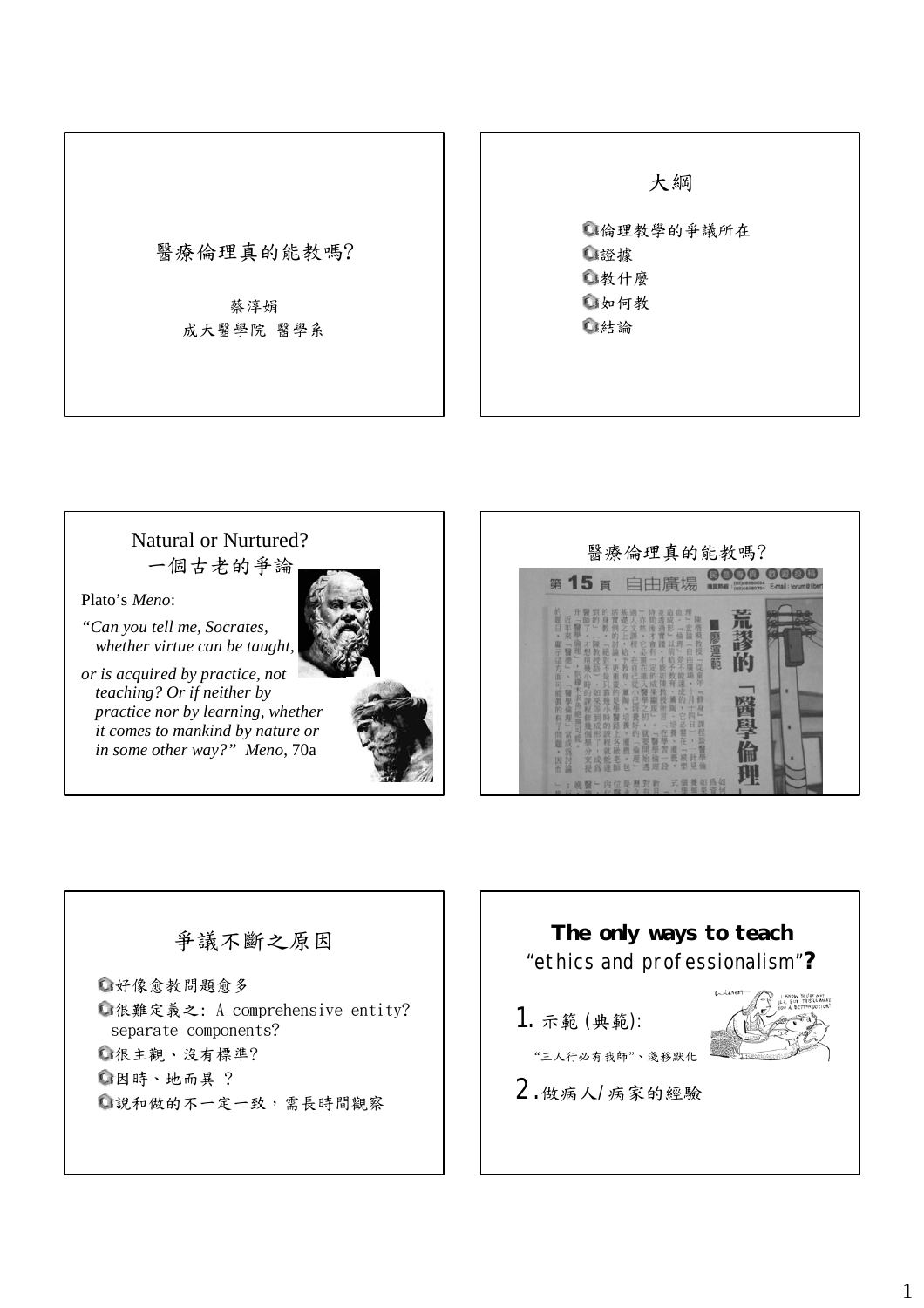role modeling/ experiencing之缺點

可遇不可求 學生沒有感受到 可以是負面教導









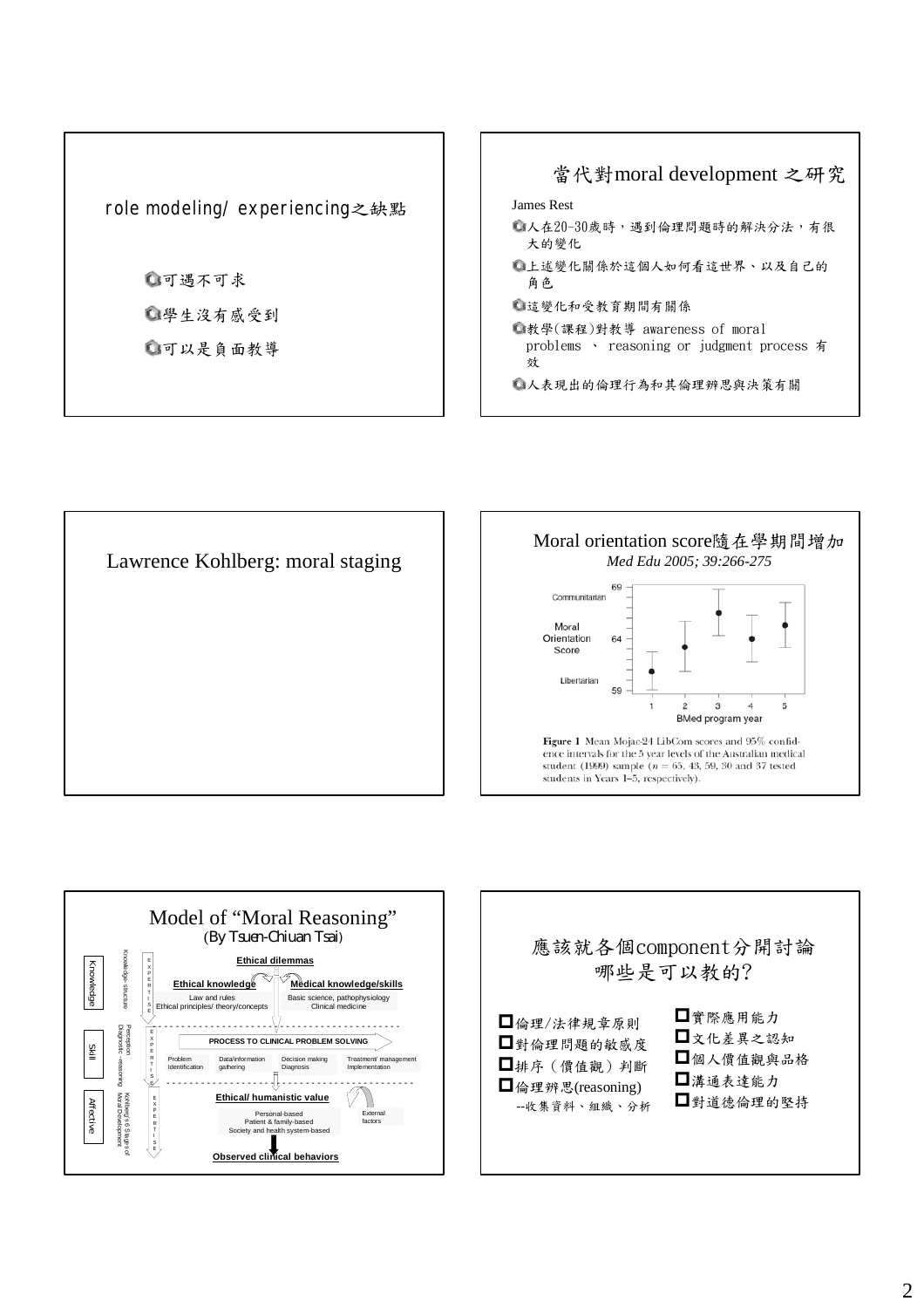#### 每一個component都能教!

教法不同

- 難易不同: 有些好教、有些難教 倫理有很多個面向:
	- 認知/知識面—what we know
	- 技術面—how we do
	- 情感/態度面—what we feel/value what we choose to do

#### 教導知識性內容

- Teaching the cognitive dimension of ethics involves helping people to gain knowledge about: **C**The issue at hand
	- **O**Themselves
- **Other people** Example: the death penalty

# 教導情感/態度層面

- 人的情感/態度會干擾人的其認知與決策 ‧幫助學員能以理智與情感兼具地檢視自己的價值 觀,與倫理行為
	- ‧幫助學員誠懇分享自己的價值觀
	- ‧不只要教學生做對的事,還要教如何把對的事做 好

使用方法: 典範作用、閱讀、影片、文藝、討 論分享、生活經驗、角色扮演、擬真

#### 道德感提升教育

#### 目標

- ‧引發學員探究自己的價值觀與倫理抉擇背後 的原因
- ‧幫助學員形成更高一層次的道德辨思

#### 方法

- Moral dilemma episodes with small-group discussion;
- Relatively structured and argumentative without necessarily coming to a "right" answer



| http://www.nayatang.com/blogger/                                                                                                                                   | $\approx$ Go<br>連結 »<br>$\mathbf{r}$                                                                                                                                       |
|--------------------------------------------------------------------------------------------------------------------------------------------------------------------|----------------------------------------------------------------------------------------------------------------------------------------------------------------------------|
| 「閱讀筆記] The Rule of Double Effect— A<br>Critique of Its Role in End-Of-Life Decision                                                                                | <u>留言給唐朝</u> :: <u>寄信給唐朝</u><br><b>Previous Posts</b>                                                                                                                      |
| Making<br>• 來灑:The New England Journal of Medicine.<br>Volume 337(24), 11 December 1997, pp 1768-1771<br>• 作者:Quill, Timothy E.; Dresser, Rebecca; Brock,<br>Dan W | □ [閣語筆記] A "good" death<br>in a pediatric ICU: is it<br>possible?<br>□ [閱讀筆記] The Rule of<br>Double Effect- A Critique<br>of Its Role in End-Of-Life<br>Decision Making    |
| • 緣起<br>1. CV陳醫師:面對這種不可救活的小孩,如果又<br>知道家長也想放棄,我們就不會太盡力,但是<br>面對家長,還是會說我們已經盡力了,讓他們<br>沒有這麼大的愧疚感……<br>• 內文整理                                                          | □ [閱讀筆記] "Doctor, If This<br>Were Your Child, What<br>Would You Do?"<br>□ [関語筆記] Managing<br>communication with young<br>people who have a<br>potentially life threatening |
| 1. What is the "Rule of double effect" ?<br>A. Effects that would be morally wrong if                                                                              | chronic illness: qualitative<br>study of patients and                                                                                                                      |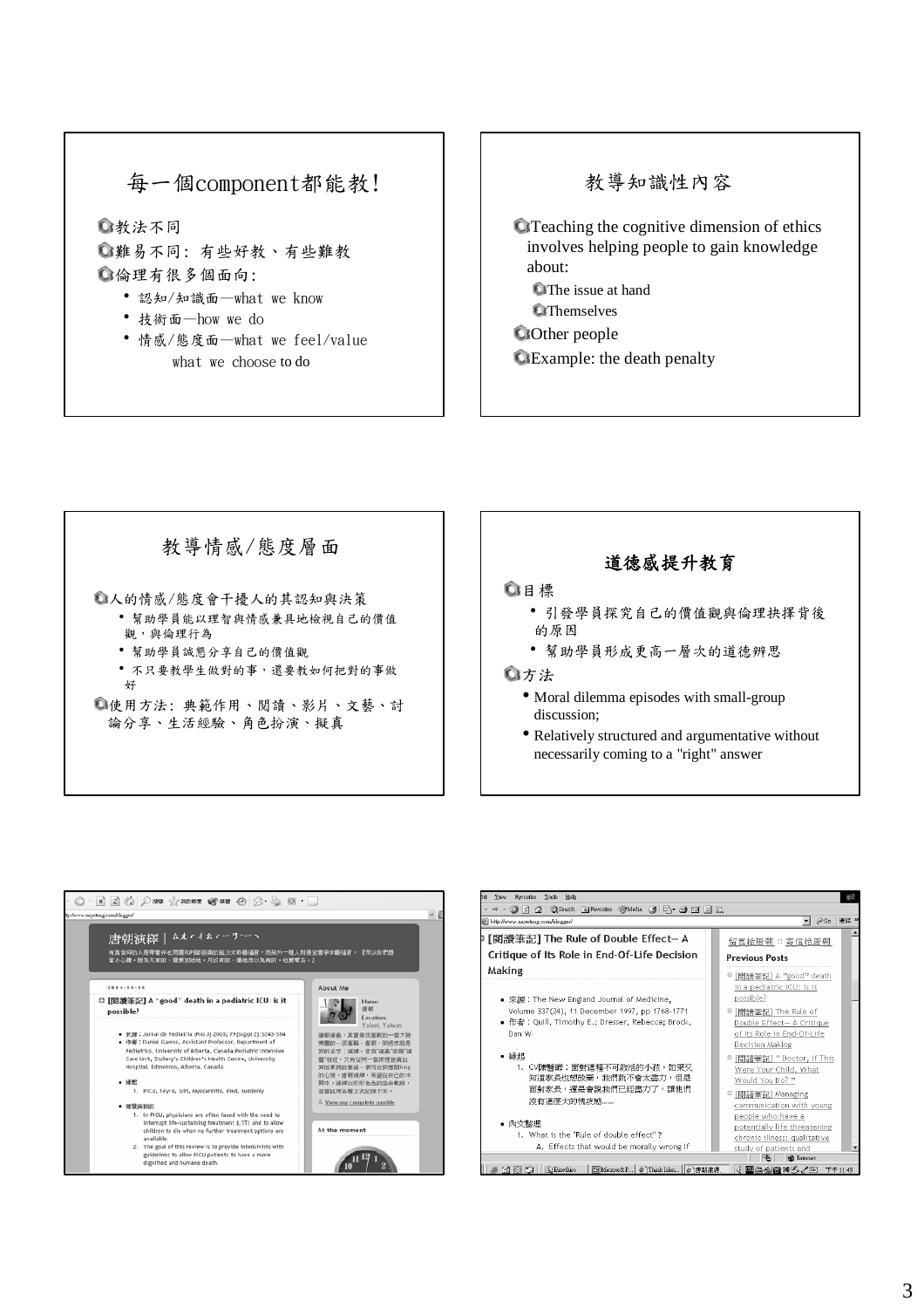#### Sharing and Reflection on Web Dialogue

http://www.nayatang.com/blogger/ http://med.tmu.edu.tw/~puffgirl/blog/ http://mypaper.pchome.com.tw/news/oddballwu/ http://mypaper.pchome.com.tw/news/oj/

- http://mypaper.pchome.com.tw/news/hughliu/
- http://blog.twblog.net/quintin/
- http://blog.twblog.net/quintin/
- http://www.wretch.cc/blog/urchinshen

/









大船總是有力載得動它的客貨 它只駛出了我的視野 而非消失了 此時此刻我身邊的人是可以說 它走了 但將有其他的人會在地平線的另一端 看它出現 會看著它歡呼起來 它來了 Wit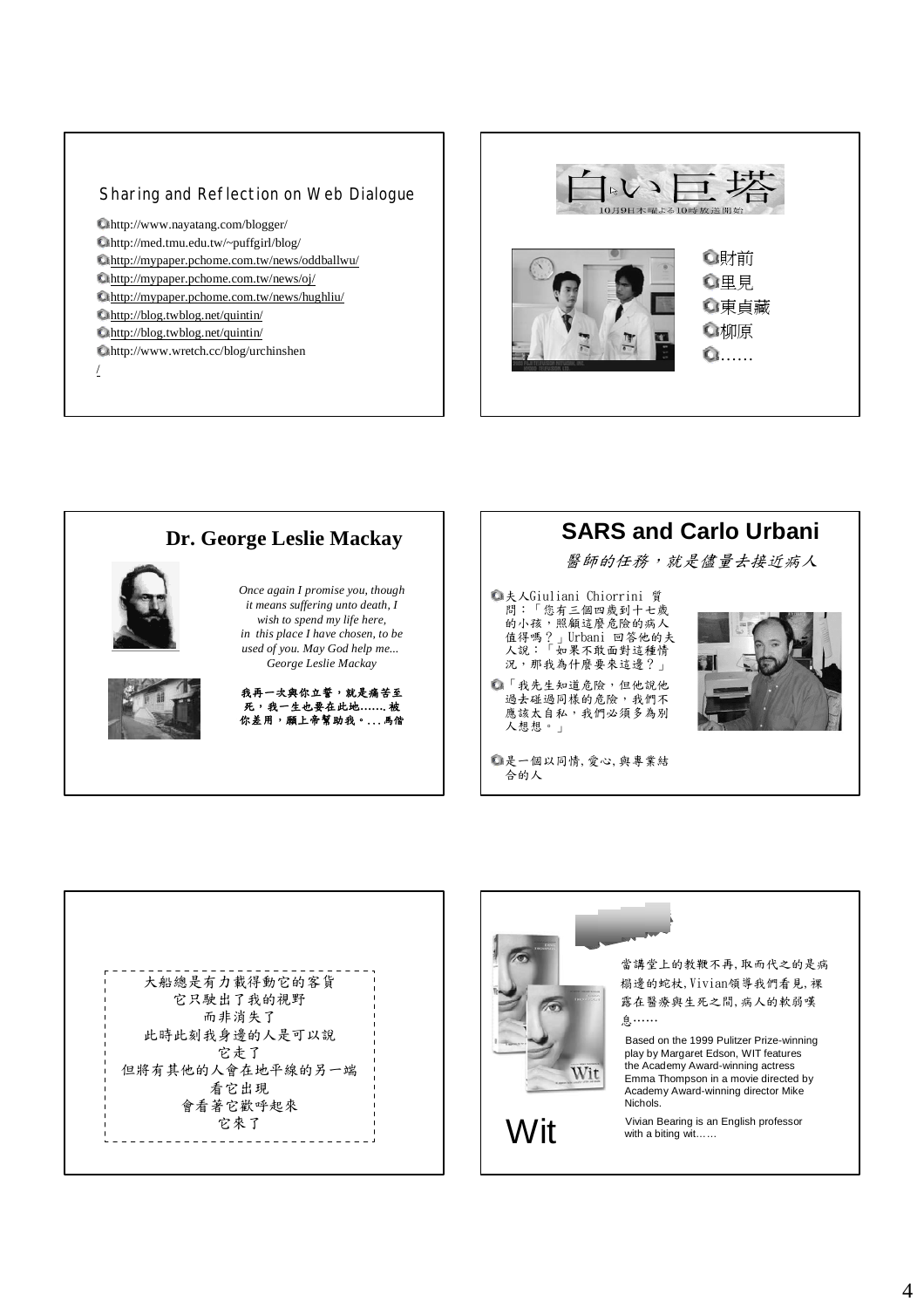



| A Paradigm for the analysis of ethics<br>cases: 4 box method                |                               |  |
|-----------------------------------------------------------------------------|-------------------------------|--|
| From: Clinical Ethics, 4th Edition<br>Jonsen, A., Siegler, M., Winslade, W. |                               |  |
| Medical Indications<br>for Intervention                                     | Preferences of the<br>Patient |  |
| Quality of Life                                                             | Contextual Issues             |  |

| 4 box method適用於任何倫理問題                                  |                               |  |
|--------------------------------------------------------|-------------------------------|--|
| Medical Indications for<br>Intervention                | Preferences of the<br>Patient |  |
| Beneficiency/<br>nonmaleficence                        | autonomy                      |  |
| Quality of Life<br>-有益嗎?有害嗎?<br>- 病人的意願?<br>- 醫療資源的分配? | Contextual Issues             |  |
|                                                        |                               |  |

#### MEDICAL INDICATIONS

什麼病/ 診斷 / 預後? 急性/ 慢性 / 危險/ 會好嗎 ? 治療的意義為何? 有用嗎? 萬一治療失敗該怎麼辦? 如何醫療處置對病人最好?

#### PATIENT PREFERENCES

病人喜歡接受這種治療嗎? 病人了解這相關危險性,或好處嗎? 病 人同意嗎? 病人有辦法做決定嗎? 病人表達過意見嗎? 預立醫囑?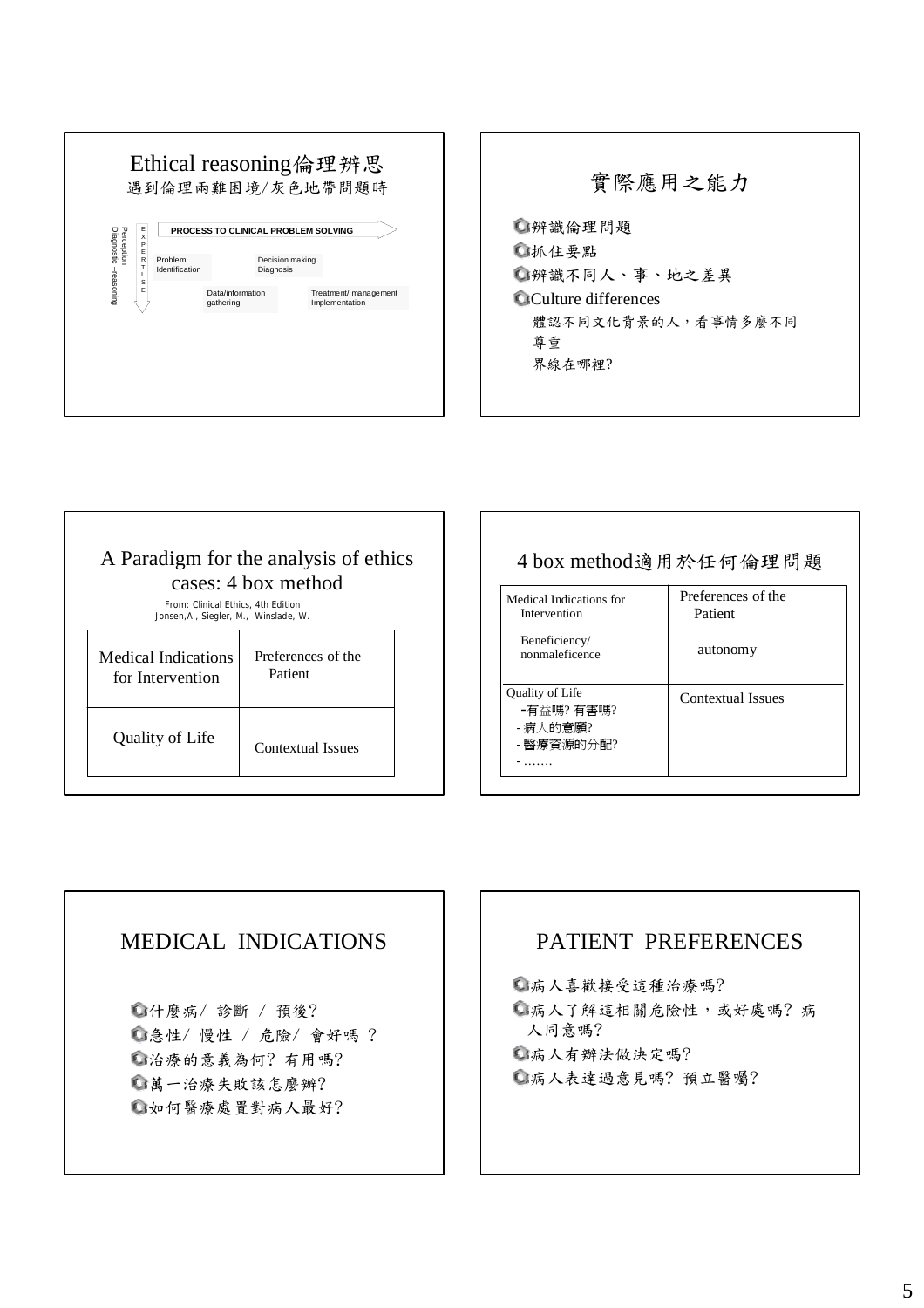## QUALITY OF LIFE

病人若治療(或不治療)會面對什麼樣的生 活品質'?

醫療人員對上述之預測準確嗎(有bias嗎)? 病人之身體、智力、社會功能會留下後遺 症嗎?

#### CONTEXTUAL FEATURES

家庭背景/會影響病人之醫療決定嗎? 醫護人員之影響? 社會經濟因素? 宗教文化因素? 個人專業上,法律上、政治上之因素? 會威脅到個人隱私嗎?

#### Three principles to help us make ethical decisions:

Ends-based (utilitarianism or consequencebased thinking) Rule-based (Kantian or deontological

thinking

Care-based (Golden Rule)



# 案例一 失智的王老先生

83歲的老王是一個已經在療養院裏住了五年的失智 老人,他的飲食、行動甚至大小便都需要仰賴他人 協助。這兩天護理人員發現他極度倦怠、一吃就 吐,輕微發燒,經送到急診室,診斷為急性盲腸炎 合併腹膜炎,需要緊急手術治療。於是護理人員立 刻打了電話到他唯一的親人(他的獨生子)家中,需 要徵求其手術同意,這時他的媳婦接了電話,表示 他先生現在醉爛如泥,果然王先生在電話中顯得神 志不清,語無倫次,王太太這時將電話拿過去說不 願意其公公再接受任何手術治療。您的正確處置為 何 ?

小組討論的成功要訣

換取學分證 (3小時)。謝謝您的熱忱參與。

學生須事先準備 計畫帶領方法 有充分參與的機會 訂 "遊戲"規則 有目標 營造好的學習環境